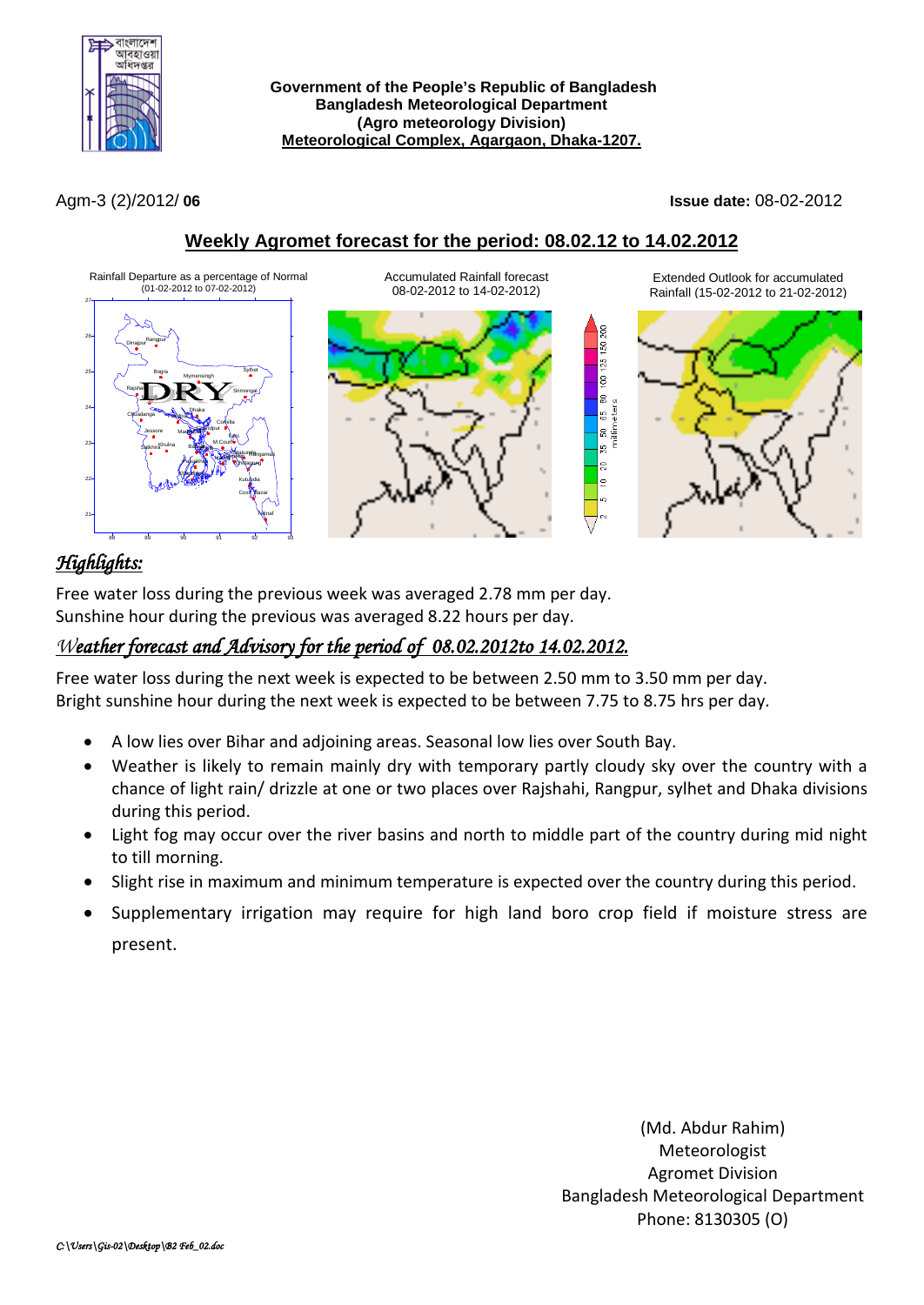# **Bangla Version**

### পূর্বাভাস, সময়: ০৮-০২-২০১২ থেকে ১৪-০২-২০১২

 $\overline{50}$  $\overline{25}$ lg<br>! e

65  $\mathbb{S}$  $\mathbb{S}^2$  $\overline{2}$ le





Extended Outlook for accumulated Rainfall (15-02-2012 to 21-02-2012)



#### প্ৰধান বৈশিষ্ট্য সমূহঃ-

গত সপ্তাহের দৈনিক বাস্পীভবনের গড় ২.৭৮ মিঃ মিঃ ছিল। গত সপ্তাহের দৈনিক সূর্যকিরণ কালের গড় ৮.২২ ঘন্টা ছিল।

### আবহাওয়া পূর্বাভাসঃ- ০৮-০২-২০১২ইং থেকে ১৪-০২-২০১২ ইং পর্যন্ত।

আগামী সপ্তাহের বাস্পীভবনের দৈনিক গড মান ২.৫০ মিঃমিঃ থেকে ৩.৫০ মিঃমিঃ থাকতে পারে। আগামী সপ্তাহের সূর্যকিরণকালের দৈনিক গড় মান ৭.৭৫ ঘন্টা থেকে ৮.৭৫ ঘন্টা থাকতে পারে।

- একটি লঘুচাপ বিহার এবং তৎসংলগ্ন এলাকা পর্যন্ত বিস্তৃত। মৌসুমী লঘুচাপটি দক্ষিণ বঙ্গোপসাগরে অবস্থান করছে।
- এ সপ্তাহে দেশের আকাশ অস্থায়ীভাবে আংশিক মেঘলাসহ আবহাওয়া প্রধানতঃ শুষ্ক থাকতে পারে। সেই সাথে রাজশাহী রংপুর, সিলেট এবং ঢাকা বিভাগের দুই এক স্থানে হাল্কা বুষ্টি/গুড়ি গুড়ি বুষ্টি হতে পারে।
- মধ্য রাত থেকে সকাল পর্যন্ত দেশের উত্তর থেকে মধ্যাঞ্চল এবং নদী অববাহিকায় হাঙ্কা কুয়াশা পড়তে পারে।
- এ সপ্তাহে দিন ও রাতের সর্বোচ্চ ও সর্বনিম্ন তাপমাত্রা সামান্য বৃদ্ধি পেতে পারে।
- আর্দ্রতার স্বল্পতা দেখা দিলে উঁচু জমির বোরো ফসলে সম্পূরক সেচের প্রয়োজন হতে পারে।

(মোঃ আব্দুর রহিম) আবহাওয়াবিদ কৃষি আবহাওয়া মহাশাখা বাংলাদেশ আবহাওয়া অধিদপ্তর, ঢাকা-১২০৭।